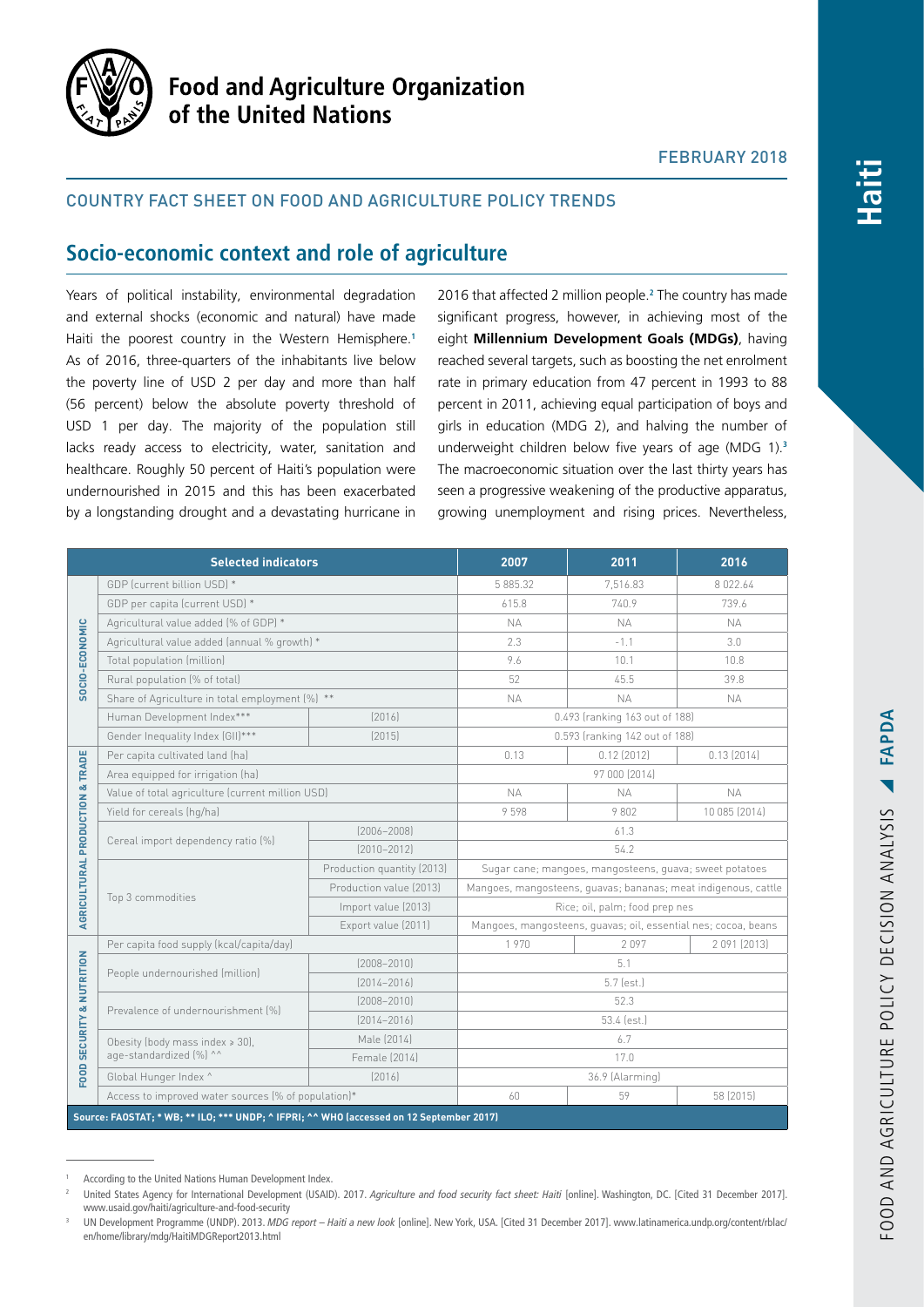Haiti's economy has been recovering slowly since the devastating earthquake of January 2010 that destroyed the equivalent of 120 percent of GDP and cancelled a decade of poverty reduction endeavours.

The macroeconomic situation over the last thirty years has seen a progressive weakening of the productive apparatus, growing unemployment and rising prices. Nevertheless, Haiti's economy has been recovering slowly since the devastating earthquake of January 2010 that destroyed the equivalent of 120 percent of GDP and cancelled a decade of poverty reduction endeavours. The main productive sector remains agriculture, which accounts for almost a quarter of GDP. It provides about 50 percent of total employment, rising to 66 percent in rural areas and 75 percent

in low-income households.**<sup>4</sup>** The agricultural sector thus plays a key role in contributing to food and nutrition security as well as in economic recovery and social stability. The main agricultural products are coffee, sugarcane and rice, although the country is a net food importer. Despite its rich agricultural potential, Haiti imports more than half of its food and 80 percent of the rice consumed. In the 1980s, only 19 percent of these products were imported.**<sup>5</sup>** The agricultural sector remains largely underdeveloped and is hampered by a number of factors, including a lack of communication infrastructure and basic services, environmental degradation, limited access to formal sources of financing and external markets owing to insufficient sanitary and phytosanitary standards.

## **1. Government objectives in agriculture and food and nutrition security**

The government's long-term vision is set out in the **Haiti Strategic Development Plan (HSDP)** of 2012, which should allow the country to become an emerging economy by 2030. The plan envisages an equitable, fair, supportive society living in harmony with the environment; a society with a modern, diversified, dynamic, competitive, open and inclusive economy; and a society where the basic needs of the population are met in quantitative and qualitative terms.

The long-term vision for agriculture is defined by the **Agricultural Development Policy 2010–2025**, which seeks to reduce food dependence from a food sovereignty perspective; create rural employment opportunities to curb emigration and the exodus to cities; and reduce environmental vulnerability. Under this umbrella, the Ministry of Agriculture, Natural Resources and Rural Development (MARNDR) has prepared an **Agricultural Relief Programme 2013–2016 (PTRA)**, which shares with the **National Agricultural Investment Plan (PNIA 2010–2025)** the objective of contributing to Haiti's food security and economic growth. To achieve their goals, both the PTRA and the PNIA rely on productivity growth and modernization in the agricultural sector to increase food self-sufficiency and farmers' income by developing animal and plant production and promoting efficient and environmentally-friendly family farms that are well connected to local and international markets.

Based on the HSDP, the Ministry of Environment has drawn up the **National Action Plan for Adaptation to Climate Change (PANA 2017)** with four main priority areas, including environmental restoration, watershed management, integrated coastal zone management and environmental governance. A **National Action Plan to Fight Against Desertification (PAN-LCD)** was prepared in 2015 with the aim of enhancing the ivelihoods of the Haitian people through the improvement of ecosystems.

In 2013, the government developed the **Strategic Nutrition Plan 2013–2018** to improve the health and nutritional status of the population, focusing on the most vulnerable groups (pregnant women, nursing mothers and children under 5 years of age), and to strengthen the strategies addressing the dual burden of malnutrition and micronutrient deficiencies. The Plan emphasizes the importance of preventive action during the first 1000 days, which have a long-term impact on children's development and productivity.

In the same year, the **National Strategy for Social Assistance EDE PEP** was launched as a strategic umbrella for programmes to combat poverty. It aims to improve the living conditions of Haitians by implementing innovative programmes of social assistance targeted to populations living in extreme poverty. In May 2014, the Prime Minister's Office launched a new plan, "Thinking and Fighting for a Haiti Without Poverty: Action Plan for Accelerating the Reduction of Extreme Poverty" (Penser et Lutter Vers une Haïti Sans Pauvreté: Plan d'Action pour Accélérer la Réduction de l'Extrême Pauvreté, PAARP).

In order to rectify the persistent inequality and gross discrimination between men and women, in 1994 the Government set up the Ministry of Women and Women's Rights. In 2014 it then formulated the **Equality for Women Policy** based on the principles of equality, equity, non-discrimination and social inclusion, among others. The policy aims to build an inclusive society with strong social cohesion and to strengthen the institutional mechanisms for maternal health and the reduction of infant mortality rates, including via nutrition policy. Further,

<sup>4</sup> Ministry of Agriculture, Natural Resources and Rural Development (MARNDR). 2013. *Agricultural census*. Port-au-Prince.

<sup>5</sup> Ministry of National Education and Professional Training (MENFP). 2016. *Politique et stratégie nationales d'alimentation scolaire (PSNAS)* [online]. Port-au-Prince. [Cited 31 December 2017]. [http://menfp.gouv.ht/20160130\\_Politique%20et%20Stratégie%20Nationales%20%20Alimentation%20Scolaire\\_Final%20imprimée.pdf](http://menfp.gouv.ht/20160130_Politique et Strat�gie Nationales  Alimentation Scolaire_Final imprim�e.pdf)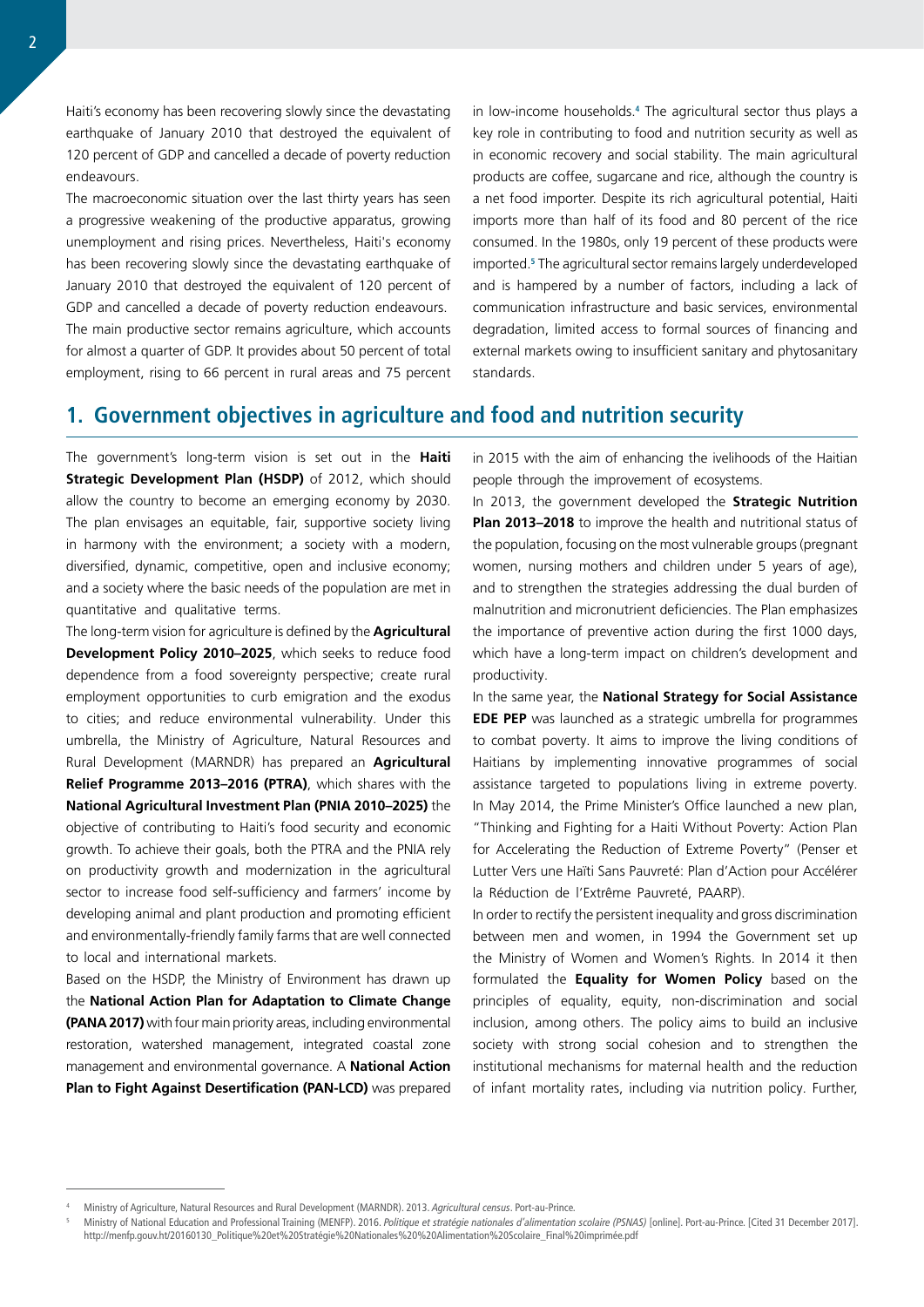the policy envisages the economic empowerment of women by supporting the development of female entrepreneurship. In 2017, the Haitian parliament instituted a **Parliamentary Front against Hunger in Haiti**. It brings together pro-government

## **2. Trends in key policy decisions (2007–2017)**

### **2.1 Producer-oriented policy decisions**

In recent years, the Government has attempted to increase the efficiency of agricultural support measures, partly by reforming the input subsidy programme and modernizing land registration systems and zoo-phytosanitary measures.



Farming families affected by the Hurricane Matthew of 2016 in line to receive seeds of haricot beans and peas.

### **Input subsidies reform**

The Government has been subsidizing fertilizers in the country since the early 1980s, making agriculture input subsidies official in 1997 with the **Fertilizers Subsidy Programme**, which was expected to increase agricultural production. However, the increase was only marginal.**<sup>6</sup>** The programme was suspended in 2004 owing to fiscal constraints and the lack of a clear strategy, only to be reintroduced in 2009 in response to the food price crisis. More recently, under the **Agricultural Relief Programme 2013–2016** the Government reformed the subsidy programme to introduce a gradual reduction in subsidies and withdraw the public sector from fertilizer distribution while ensuring technical and economic improvements and the optimization of fertilizer use by farmers. The Government's objective is to support private

and opposition forces to guarantee effective public policies, legislation and the financial and human resources needed to eradicate hunger and malnutrition in the country.

sector involvement in the supply chain to make fertilizers and other inputs available to farmers at the right price, quantity, time and place and to reduce inefficiencies in the input supply system.**<sup>7</sup>**

### **Attempts at strengthening land tenure rights**

In 2014, the Inter-ministerial Commission for Territorial Planning (CIAT) launched a project to strengthen land tenure security in rural zones. The aim is to revive agricultural schools, promote the development of agro-industry enterprises and increase agriculture production in the country. The project also addresses issues of the security of property rights with the objective of encouraging investment and stable jobs.**<sup>8</sup>** However, according to some analyses, as of 2016 less than 5 percent of national land is registered, whereas more than 75 percent of rural land contracts are drawn up in accordance with traditional procedures without being officially registered.**<sup>9</sup>** This legal insecurity discourages households from investing in much-needed agricultural infrastructure or improvements. Attempts to establish an automated land registration system at national level have so far been unsuccessful.**<sup>10</sup>**

#### **Enhancement of zoo-phytosanitary measures**

In August 2014, the Government of Haiti signed a grant with the Inter-American Development Bank (IDB) for a Programme for the Modernization of Public Zoo-Phytosanitary Protection Services. The programme is conceived as a framework for intervention that should help the country to improve international trade and agricultural productivity on the basis of the sanitary standards established by the World Trade Organization in the area of food safety, animal health and plant protection. In Haiti, plant and animal pests and diseases result in significant production losses and reduced market opportunities for farmers. Examples are the Classical Swine Fever and Teschen disease, which in 2013 caused several million US dollars' worth of losses in the pig industry. Alarmed by the situation, the Government prioritized the development and launch of an action plan for zoo-phytosanitary protection services to significantly reduce the economic loss caused by animal and plant pests and

<sup>6</sup> USAID. 2012. *Assessment of the fertilizer markets in Haiti: issues and recommendations* [online]. Washington, DC. [Cited 31 December 2017]. [http://pdf.usaid.gov/pdf\\_docs/pnaed205.pdf](http://pdf.usaid.gov/pdf_docs/pnaed205.pdf)

<sup>7</sup> MARNDR. 2017. *Intrants et outils agricoles* [online]. Port-au-Prince. [Cited 31 December 2017]. [http://agriculture.gouv.ht/view/01/?-Intrants-et-outils-agricoles](http://agriculture.gouv.ht/view/01/?-Intrants-et-outils-agricoles-)

<sup>8</sup> MARNDR. 2017. *Accès à la terre* [online]. Port-au-Prince. [Cited 31 December 2017]. <http://agriculture.gouv.ht/view/01/?-Acces-a-la-terre,18>

<sup>9</sup> World Trade Organization (WTO). 2015. *Trade Policy Review: Haiti* [online]. Geneva. [Cited 31 December 2017]. [www.wto.org/english/tratop\\_e/tpr\\_e/s327\\_e.pdf](https://www.wto.org/english/tratop_e/tpr_e/s327_e.pdf)

<sup>10</sup> World Bank. 2015. *Haiti: towards a new narrative –systematic country diagnostic* [online]. Washington, DC. [Cited 31 December 2017]. [http://documents.worldbank.org/curated/](http://documents.worldbank.org/curated/en/319651467986293030/pdf/97341-SCD-P150705-IDA-SecM2015-0130-IFC-SecM2015-0071-MIGA-SecM2015-0046-Box391466B-OUO-9.pdf) [en/319651467986293030/pdf/97341-SCD-P150705-IDA-SecM2015-0130-IFC-SecM2015-0071-MIGA-SecM2015-0046-Box391466B-OUO-9.pdf](http://documents.worldbank.org/curated/en/319651467986293030/pdf/97341-SCD-P150705-IDA-SecM2015-0130-IFC-SecM2015-0071-MIGA-SecM2015-0046-Box391466B-OUO-9.pdf)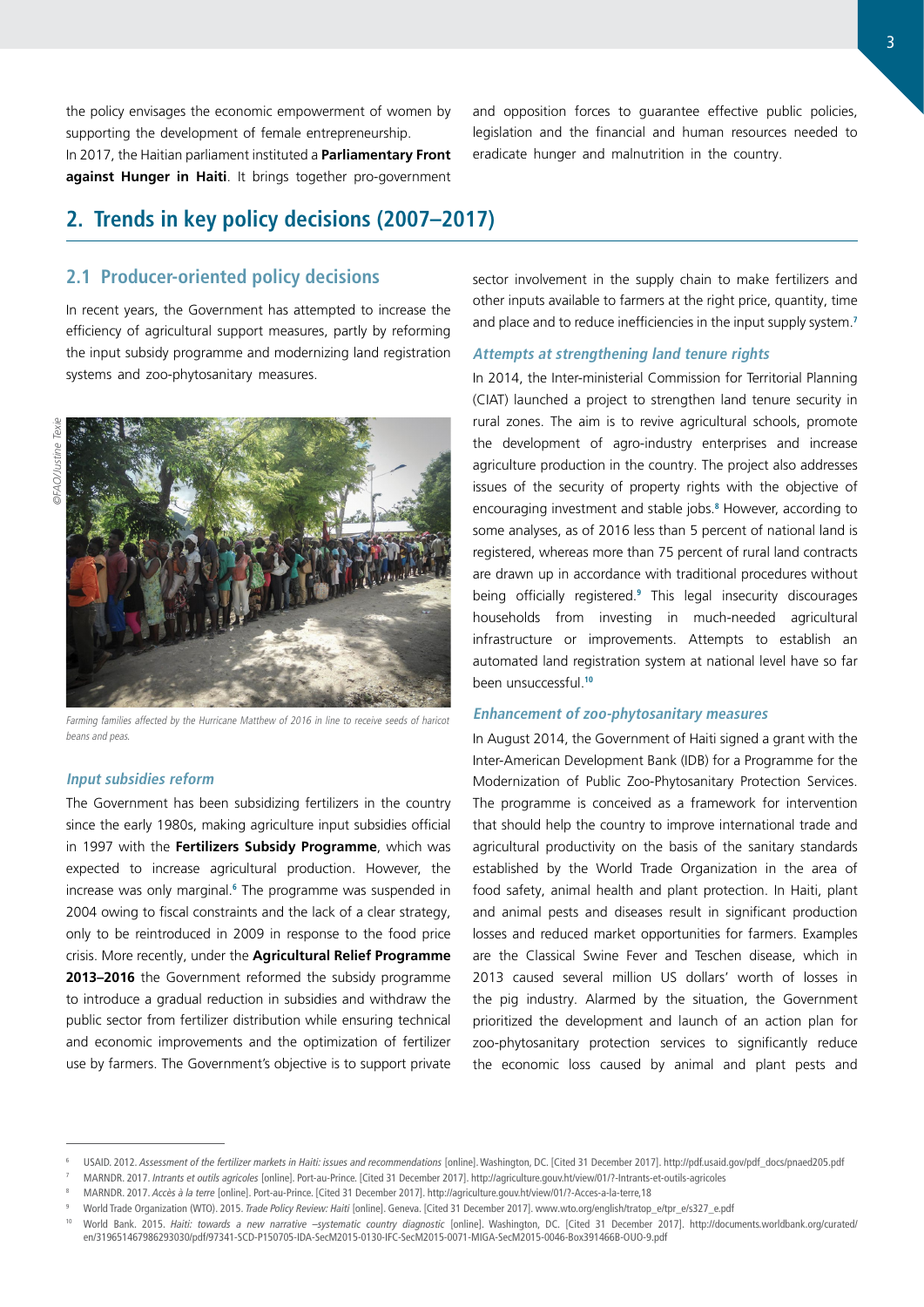diseases and to contribute to the improvement of public health. The programme has a total budget of USD 16 million, of which USD 14 million is granted by the IDB and the remainder comes from a government contribution.**<sup>11</sup>** The measures envisaged by the programme include the establishment of decentralized administrative zoo-phytosanitary and plant protection centres; the design and implementation of modern administrative and operational procedures applicable to central and departmental zoo-phytosanitary and plant protection services; and training and technical assistance for the establishment of a risk analysis unit for zoo-phytosanitary and plant protection.

### **2.2 Consumer-oriented policy decisions**

Extreme poverty has fallen from 31 to 24 percent over the last decade, especially in urban areas. However, vulnerable sectors of the population continue to have limited access to public support, given the weak capacity of the State. Despite recent efforts to expand social assistance provisions, sustainability, targeting and coverage remain significant challenges.**<sup>12</sup>** The main social protection programmes during the review period were cash transfers and school feeding.

#### **Introduction of cash transfer programmes**

Cash transfer programmes (cash-for-work, cash payments, coupons) were launched on a large scale as essential components of the humanitarian response to the earthquake of January 2010 to cover the immediate needs of victims of the disaster. In 2012, the Government created the country's first conditional cash transfer programme, **Ti Manman Cheri**, a monthly benefit ranging from USD 9 to USD 13 depending on the number of children and available to vulnerable mothers who regularly send their children to school; the beneficiaries numbered over 86 000.**<sup>13</sup>**In 2015, the programme was recast as **Ti Manman Cheri tou nèf**, with options for mothers to create economic activities through capacity development and project financing. Furthermore, two unconditional cash transfer programmes were launched in 2013 to provide social assistance to specific vulnerable categories, such as poor elderly people (**Kore Moun Granmoun**) and poor disabled people (**Kore Andikapé**), each targeting 25 000 beneficiaries and transferring USD 18 every two months: they are the first programmes of their kind in the country. However, despite efforts to expand the provision of social assistance under the EDE PEP framework since 2013, the programmes remain fragmented, small and not targeted enough to have a lasting impact. The majority of the poor continue to be excluded from formal safety nets.**<sup>14</sup>**

### **Re-introduction of the national school feeding programme**

The first **National School Canteen Programme (PNCS)** was launched in 1997, with the Government taking over ownership of school feeding initiatives implemented until then by various donors.**<sup>15</sup>** After a troubled period due to mismanagement of the programme that prompted international partners to halt financing, operations resumed in 2005 and received a boost in 2010 from the large increase in international aid that followed the devastating earthquake that year. Also in 2010, the Government created the **National School Feeding Programme (PNCS)** and the **National School Feeding Policy and Strategy (PSNAS)**, adopted in 2014, which aims to achieve universal school feeding by 2030 financed from national resources. The policy envisages the provision of healthy and balanced complementary food in schools, prepared with local products, so that hunger, especially among schoolchildren from the most disadvantaged households, is no longer a barrier to education. During the school year 2015–16, an estimated 867 000 children received school meals from the Government and its partners. This is close to one-quarter of primary and secondary school pupils (3.7 million) and 30 percent of primary school pupils.**<sup>16</sup>** However, the biggest contribution to the programme continues to be provided by the **World Food Programme (WFP)**, which delivers hot meals to 400 000 schoolchildren every day throughout the country.**<sup>17</sup>**

### **Institutionalization of coordination mechanisms**

As part of the 2014 **Thinking and Fighting for a Haiti Without Poverty: Action Plan for Accelerating the Reduction of Extreme Poverty (PAARP)**, the Government is promoting the adoption of coordination mechanisms across the various social protection programmes in order to enhance efficiency. A national targeting system, a unique beneficiary registry that can be used by various social programmes, and an integrated service delivery model at the communal level are being developed. The Ministry of Social Affairs and Employment (MAST) has the institutional

<sup>11</sup> MARNDR. 2017. *Manuel d'opération du programme de modernisation des services publiques de protection zoo-phytosanitaire (HA-L1094)* [online]. Port-au-Prince. [Cited 31 December 2017]. [http://agriculture.gouv.ht/view/01/IMG/pdf/manuel\\_d\\_operation\\_sps\\_24\\_dec\\_2015\\_version\\_finale-0317.pdf](http://agriculture.gouv.ht/view/01/IMG/pdf/manuel_d_operation_sps_24_dec_2015_version_finale-0317.pdf)

<sup>&</sup>lt;sup>12</sup> Most assistance arrives in the form of remittances or support from churches, other non-governmental institutions and donors; World Bank. 2017. Haiti: overview [online]. Washington, DC. [Cited 31 December 2017]. [www.worldbank.org/en/country/haiti/overview](http://www.worldbank.org/en/country/haiti/overview)

<sup>&</sup>lt;sup>13</sup> Food and Nutrition Security Platform (FNS). 2017. *Ti manman cheri programme* [online]. Santiago. [Cited 31 December 2017]. <http://plataformacelac.org/en/programa/279>

<sup>&</sup>lt;sup>14</sup> World Bank. 2015. *Haiti: towards a new narrative -systematic country diagnostic* [online]. Washington, DC. [Cited 31 December 2017]. [http://documents.worldbank.org/curated/](http://documents.worldbank.org/curated/en/319651467986293030/pdf/97341-SCD-P150705-IDA-SecM2015-0130-IFC-SecM2015-0071-MIGA-SecM2015-0046-Box391466B-OUO-9.pdf) [en/319651467986293030/pdf/97341-SCD-P150705-IDA-SecM2015-0130-IFC-SecM2015-0071-MIGA-SecM2015-0046-Box391466B-OUO-9.pdf](http://documents.worldbank.org/curated/en/319651467986293030/pdf/97341-SCD-P150705-IDA-SecM2015-0130-IFC-SecM2015-0071-MIGA-SecM2015-0046-Box391466B-OUO-9.pdf)

School feeding initiatives promoted by donors such as USAID and Canada are in place in the country as part of larger food aid programmes since the 1950s. The EU started in the 1960s, WFP in 1969 and the World Bank in 2004. MENFP. *Politique et stratégie nationales d'alimentation scolaire (PSNAS)* [online]. Port-au-Prince. [Cited 31 December 2017]. [http://menfp.gouv.](http://menfp.gouv.ht/20160130_Politique) [ht/20160130\\_Politique](http://menfp.gouv.ht/20160130_Politique)%20et%20Strat%C3%A9gie%20Nationales%20%20Alimentation%20Scolaire\_Final%20imprim%C3%<A9e.pdf>

<sup>&</sup>lt;sup>16</sup> MENFP. 2017. Politique et stratégie nationales d'alimentation scolaire (PSNAS) [online]. Port-au-Prince. [Cited 31 December 2017]. http://menfp.gouv.ht/20160130 Politique%20et%20 Strat%C3%A9gie%20Nationales%20%20Alimentation%20Scolaire\_Final%20imprim%C3[%A9e.pdf](A9e.pdf)

<sup>17</sup> World Food Programme (WFP). 2017. *Haiti* [online]. Rome. [Cited 31 December 2017]. [www1.wfp.org/countries/haiti](http://www1.wfp.org/countries/haiti)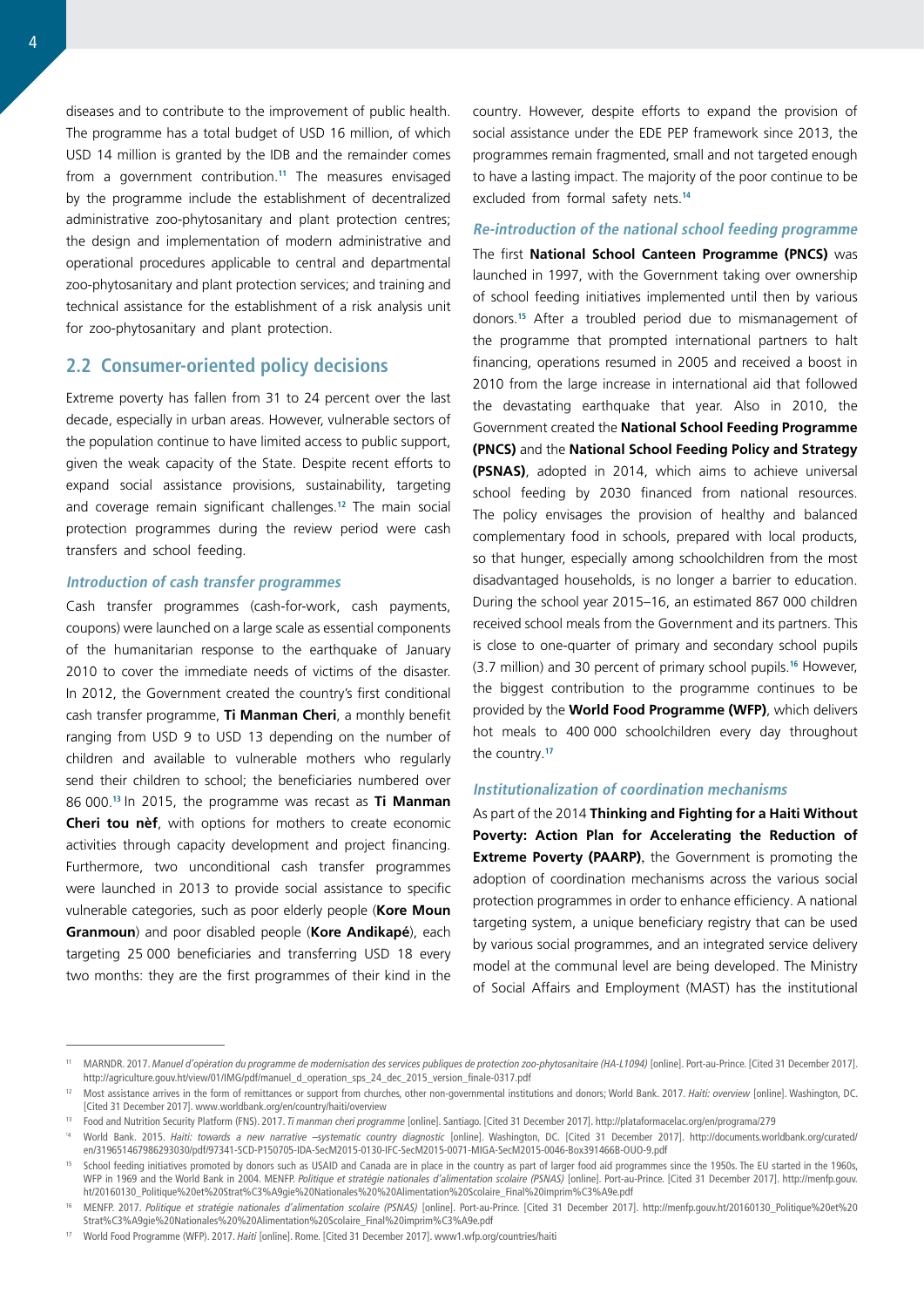mandate for social protection.**<sup>18</sup>** The National Coordination Agency for Food Security (CNSA) was established in 1996 to formulate and coordinate food security policies and programmes under the direction of the Ministry of Agriculture; it is composed of officials from the Ministries of Agriculture, Health, Planning and External Cooperation, Economy and Finance, and Trade. In 2010, the CNSA developed the **National Plan for Food Security**. As well as policy formulation and coordination, the CNSA is also responsible for overseeing the use of foreign aid for food security activities; developing a food security monitoring system; and providing a framework of action to respond to food crises. For example, the CNSA regularly collects and disseminates information on the state of food security and monitors food price trends at the national and local levels, enabling it to issue food crisis alerts when necessary.

### **2.3 Trade- and market-oriented policy decisions**

Foreign trade has played a major economic role throughout Haiti's history. Trade provides crucial foreign exchange for Haiti and thus the Government is moving to promote exports by strengthening preferential trade agreements and setting up free zones and industrial parks.

### **Strengthening preferential trade agreements**

Haiti acceded to the Caribbean Community and Common Market (CARICOM) in July 2002, followed by a ten-year period as a least developed country (LDC) before becoming a fully integrated member.**<sup>19</sup>** Furthermore, the country enjoys privileged access to several markets, in particular those of the United States and the European Union. With the United States Haiti benefits from three preferential trade programmes, including the Caribbean Basin Initiative (CBI), which envisages duty-free entry into the USA for approximately 3 500 Haitian export products since 1984; the Caribbean Basin Trade Partnership Agreement (CBTPA), established in 2000 and allowing duty-free and quotafree treatment for imports into the USA of certain items from the

## **3. Challenges**

The key challenges for the Government are to increase the capacity to manage natural resources and climate resilience and to strengthen agricultural value chains, particularly by enhancing the support infrastructure.

region; the Haitian Hemispheric Opportunity through Partnership Encouragement Act II (HOPE II), enacted by the USA Congress in 2008 as an extension of the 2006 HOPE, which allows Haiti to benefit from additional trade preferences; and the Haiti Economic Lift Programme (HELP) Act, passed by the USA Congress in response to the 2010 earthquake and extending CBTPA and HOPE through 2020.**<sup>20</sup>** Haiti also benefits from duty-free entry of goods produced in the country for export to the European Union under the Fourth Agreement on Common Preferences (ACP) Lomé Convention of 1989 and the CARIFORUM-European Union Economic Partnership Agreement (EPA) of 2008. Nevertheless, certain agricultural products such as rum, bananas and sugar are subject to import quotas.

### **Fostering an enabling environment for exports and foreign investments**

A law on free trade zones (Code des Investissements) entered into force in 2002, setting out the conditions for operating, creating and managing free trade zones. The law defines free trade zones as geographical areas to which a special regime on customs duties and customs controls, taxation, immigration, capital investment and foreign trade applies and where domestic and foreign investors can provide services, import, store, produce, export and re-export goods. Two free trade zones were granted status in 2003, but only one became operational in northern Haiti. Between 2012 and 2013, three additional free trade zones were established in Port-au-Prince.**<sup>21</sup>** Since 2012, the Government has also initiated a major campaign to change Haiti's image, under the slogan "Haiti is open for business", and is courting new foreign investment as a way to revive the national economy after two decades of stagnation. As part of the campaign, national consultations on investment were held, leading to three main outcomes, namely the creation of a commission to review the legal framework for business; the establishment of the Centre for Enterprise and Entrepreneurial Development (CDEE) to assist micro, small and medium-sized enterprises in their formal establishment and development; and the formulation of an industrial policy.

#### **Severe degradation of natural resources**

Environmental degradation is one of Haiti's most immediate threats, not only for agriculture. The primary cause of the country's environmental degradation is energy requirements: given the low level of energy coverage, the population needs

 $21$  Idem

<sup>18</sup> World Bank. 2015. *The state of social safety nets 2015.* Washington, DC (available at [http://documents.worldbank.org/curated/en/415491467994645020/pdf/97882-PUB-REVISED-](http://documents.worldbank.org/curated/en/415491467994645020/pdf/97882-PUB-REVISED-Box393232B-PUBLIC-DOCDATE-6-29-2015-DOI-10-1596978-1-4648-0543-1-EPI-1464805431.pdf)[Box393232B-PUBLIC-DOCDATE-6-29-2015-DOI-10-1596978-1-4648-0543-1-EPI-1464805431.pdf](http://documents.worldbank.org/curated/en/415491467994645020/pdf/97882-PUB-REVISED-Box393232B-PUBLIC-DOCDATE-6-29-2015-DOI-10-1596978-1-4648-0543-1-EPI-1464805431.pdf)

<sup>19</sup> CARICOM was established in 1973 to promote economic integration and cooperation among its members. In 2001, the founding treaty was revised to set up the CARICOM Single Market and Economy (CSME). Haiti ratified it in 2003 but has not yet published it in the Official Journal, and therefore is not yet a member of the single market.

<sup>20</sup> [Export.Gov.](Export.Gov) 2017. *Haiti – Trade Agreements* [online]. Washington, DC. [Cited 31 December 2017]. [www.export.gov/article?id=Haiti-Trade-Agreements](https://www.export.gov/article?id=Haiti-Trade-Agreements)